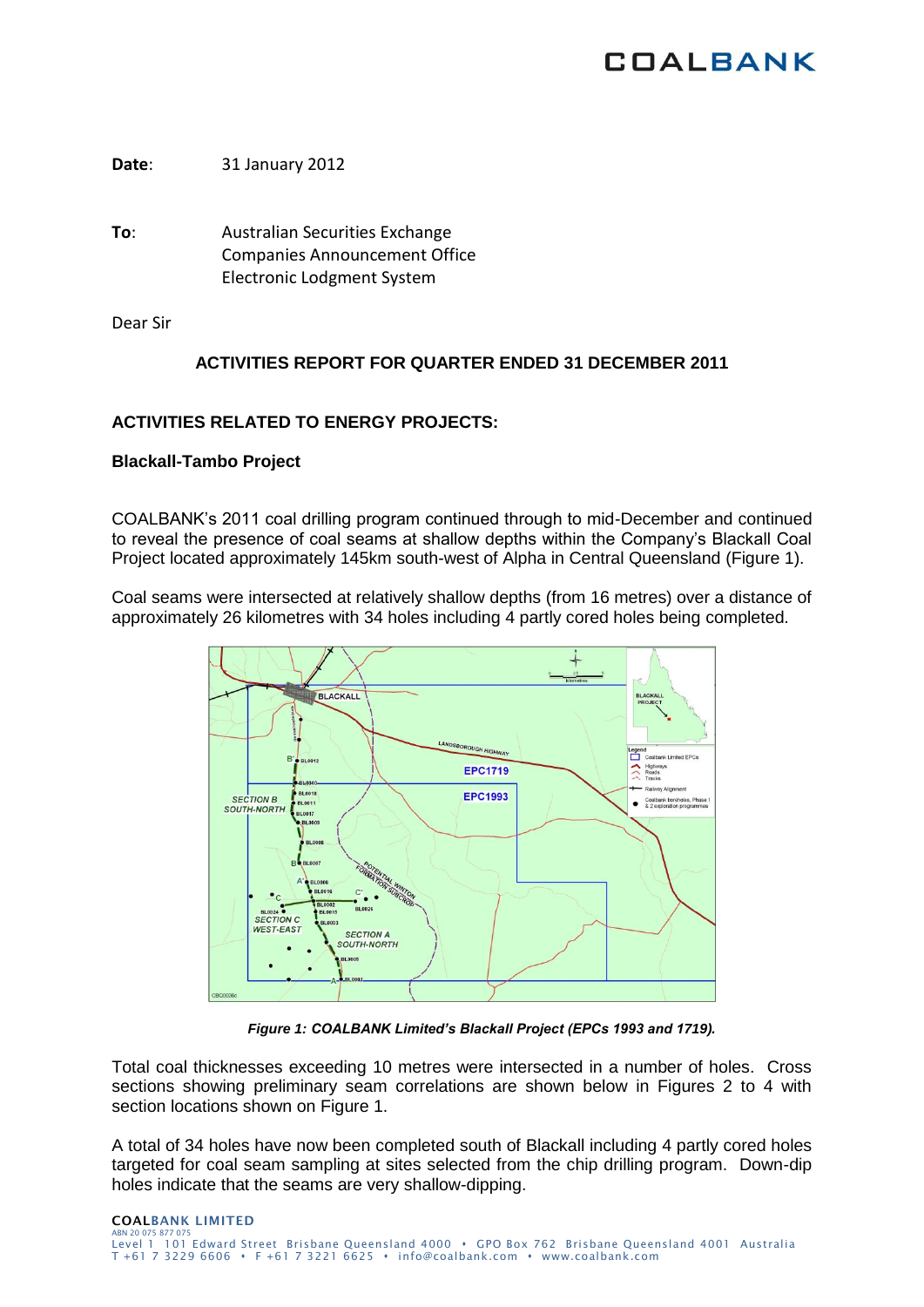# **COALBANK**



*Figure 2: Blackall Coal Project Section A-A'*



*Figure 3: Blackall Coal Project Section B-B'*



*Figure 4: Blackall Coal Project Section C-C'*

Three separate coal-bearing horizons have been encountered over a 26 kilometre strike length from depths as shallow as 16 metres.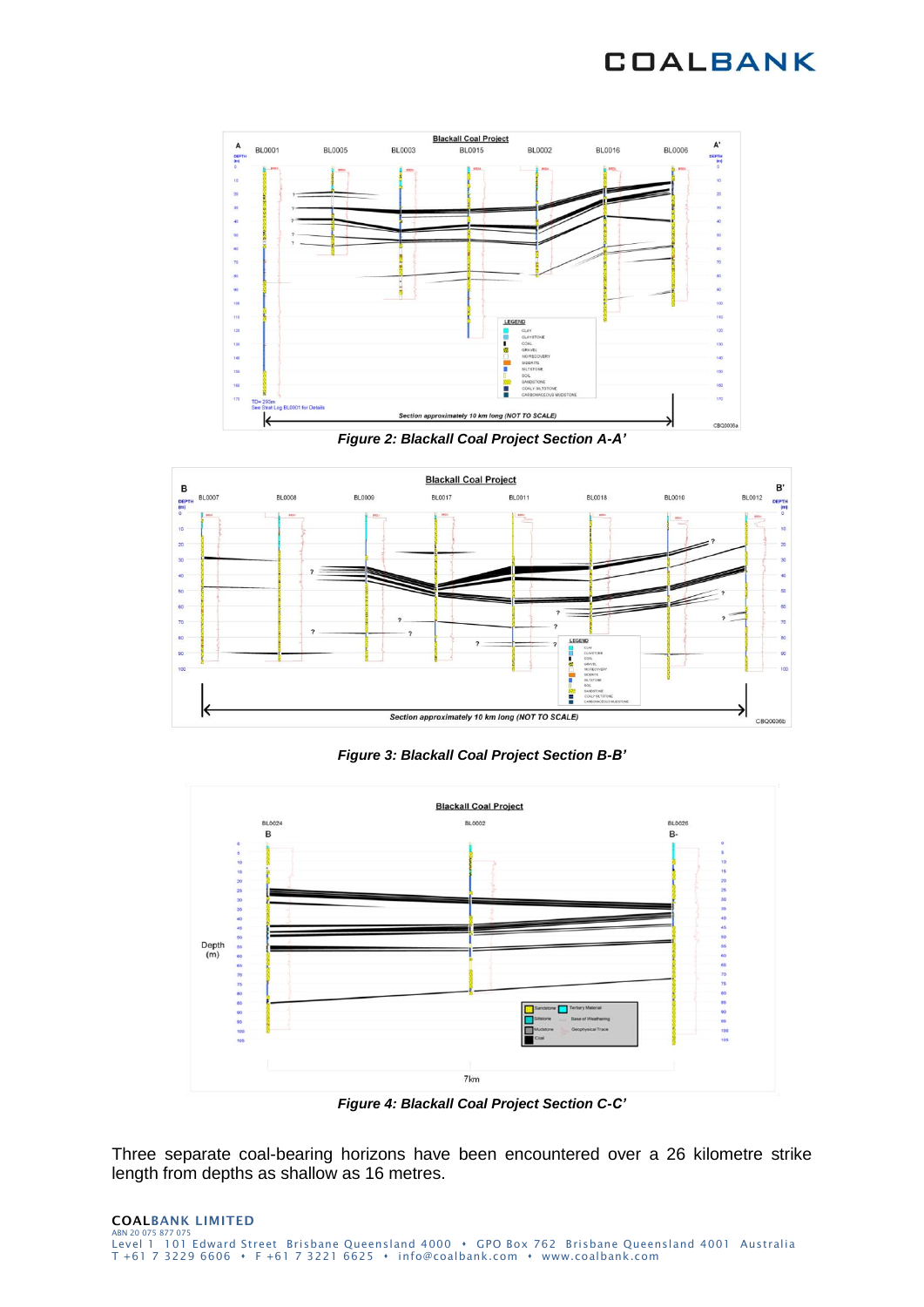The deposit is favourably located adjacent to an existing rail corridor connecting Blackall with the rail infrastructure being proposed for regional Galilee Basin coal projects including GVK-Hancock, Waratah Coal and Adani.

In parallel with ongoing activities in the Blackall region COALBANK drilled 6 stratigraphic holes across EPCs 1415, 1481 and 1621 south-east of Tambo. These holes confirmed the presence of the Walloon Coal Measures in the area and provide valuable data for targeting of future exploration in these areas.

In Quarter 1, 2012 the Company plans to resume drilling activities at the Blackall Project. The focus will be to achieve a maiden coal resource in line with the JORC criteria by

- continuing a broad drilling grid to progress control correlation, determine eastward  $\bullet$ extent of Winton Formation coal seams and identify areas with maximum coal thicknesses
- ongoing core sampling from selected sites for coal quality analysis
- continuing infill drilling aimed at the achievement of a maiden coal resource in line with the JORC criteria.

The Company will provide a further update regarding the recommencement of activities for the Blackall-Tambo Coal Projects in Quarter 1 2012 after assessment of the impact of the wet season.



*Figure 5: COALBANK Blackall Project coal core.*

#### **Moreton Energy Project**

Lodestone's Moreton Project consists of four EPCs located near Beaudesert in South Queensland. No field activity was undertaken in the quarter.

The term for EPC1299 (Strathaver/Bromelton) expired during the quarter, and the Company has not applied for renewal of this permit of 3 sub-blocks. No economic coal resources were identified in the permit during drilling in prior periods.

### **Eastern Queensland Coal Projects**

No field activity was undertaken in the quarter. Planning continued for the 2012 exploration program.

#### **Surat Gas**

Discussions are continuing with interested parties with regard to joint ventures or other transactions for the Surat Gas portfolio. Work was undertaken during the quarter to validate open file seismic data previously transcribed.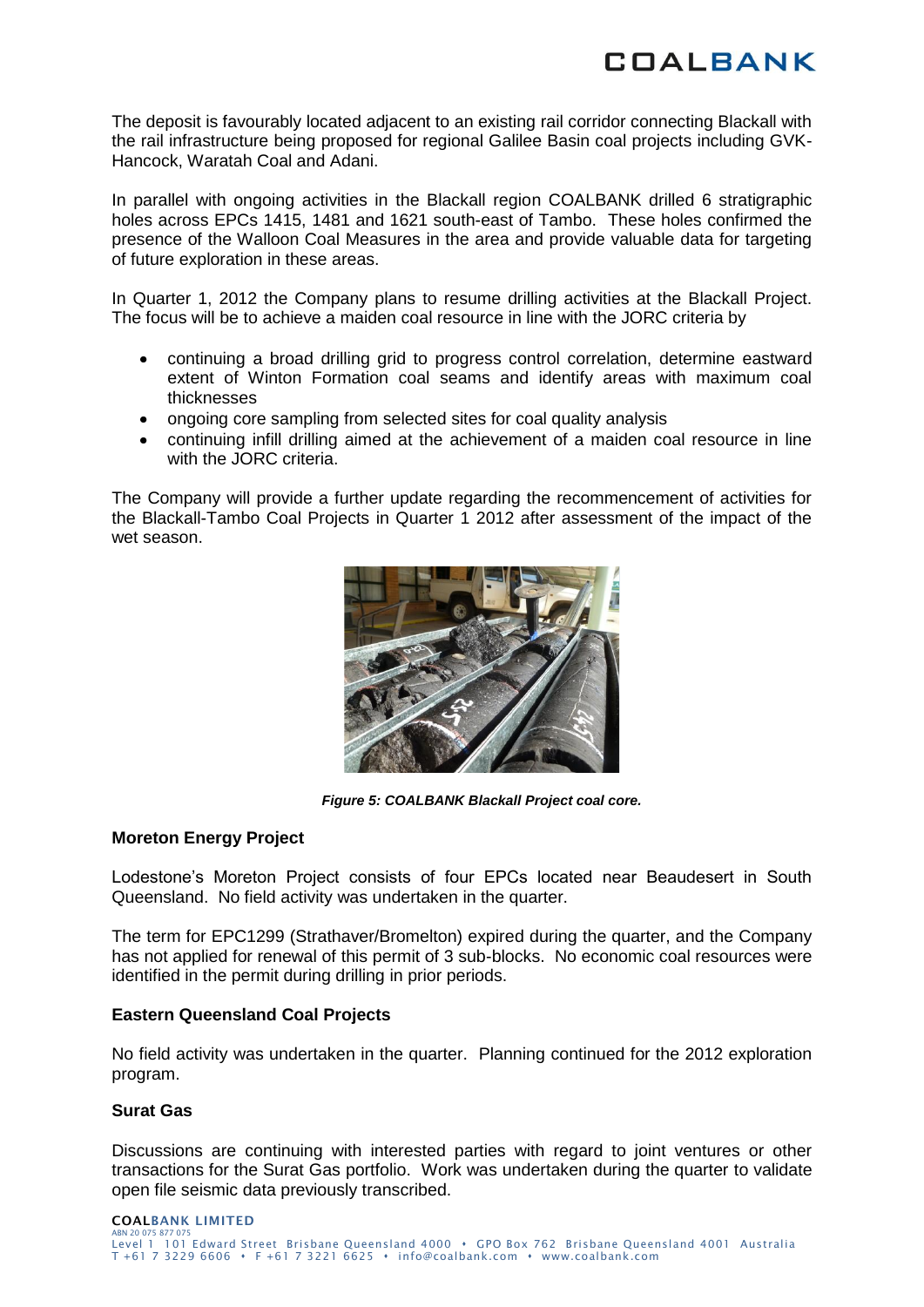# **ACTIVITIES RELATED TO MINERAL PROJECTS:**

An Independent Expert's Report commissioned by the board for its Harvest Metals subsidiary is due for finalization during the March quarter.

Following the declaration of Restricted Area 384 around urban centres by the Minister for Employment, Skills and Mining, the Rockhampton Regional Council received approval of its application to "opt out" of the declaration. EPM 17850 (Mt Morgan) lies within the Rockhampton Regional Council area.

# **CORPORATE ACTIVITY:**

## **Competitive Bidding & Cash Bids for New EPCs in Queensland**

On Friday, 13 January 2012, the Queensland Government announced a major permanent change to the coal tenure application regime, placing a moratorium on all new coal permit applications in Queensland as part of a transition to a competitive bidding (and cash-bidding) process for all future coal exploration permit applications in Queensland. In this regard, the Company has received correspondence from Queensland Mines and Energy confirming that the new changes do not affect existing exploration permits for coal (EPCs) or applications submitted before 13 January 2012. The correspondence also re-confirms that holders of EPCs (such as COALBANK) will still be able to apply for higher forms of tenure (for example, the ability to apply for a mineral development licence or mining lease from an existing EPC will continue to be available).

The impact of the changes imposed on 13 January means that it would now be unlikely for one company to achieve a large contiguous tenement footprint in coal-bearing areas such as COALBANK's 24,000 square kilometres holding in Queensland.

#### **Approaches from Investors and Parties Regarding Coal Projects**

With the initial results from the Company's successful Blackall drilling program, the Company has received recent approaches from a number of interested foreign and domestic strategic partners and intermediaries regarding potential joint ventures, strategic investments, partial asset sales or other corporate transactions.

Site visits for certain interested parties have also been hosted by the Company at certain of its coal project areas.

The Company is currently considering a formal process to review the options and manage these accelerating approaches and has received proposal from intermediaries well positioned for this role. Appointment of an intermediary to manage a strategic review process will be considered during the first Quarter of 2012.

The Company has also held advanced discussions with investors and intermediaries regarding capital raising options and has received proposals that are currently under consideration.

### **Strategy for Harvest Metals**

The Company received approaches during the quarter from parties interested in joint ventures, farm-in and other transactions regarding Harvest Metals or its individual projects. Further discussions with such parties were delayed pending the receipt of the completed